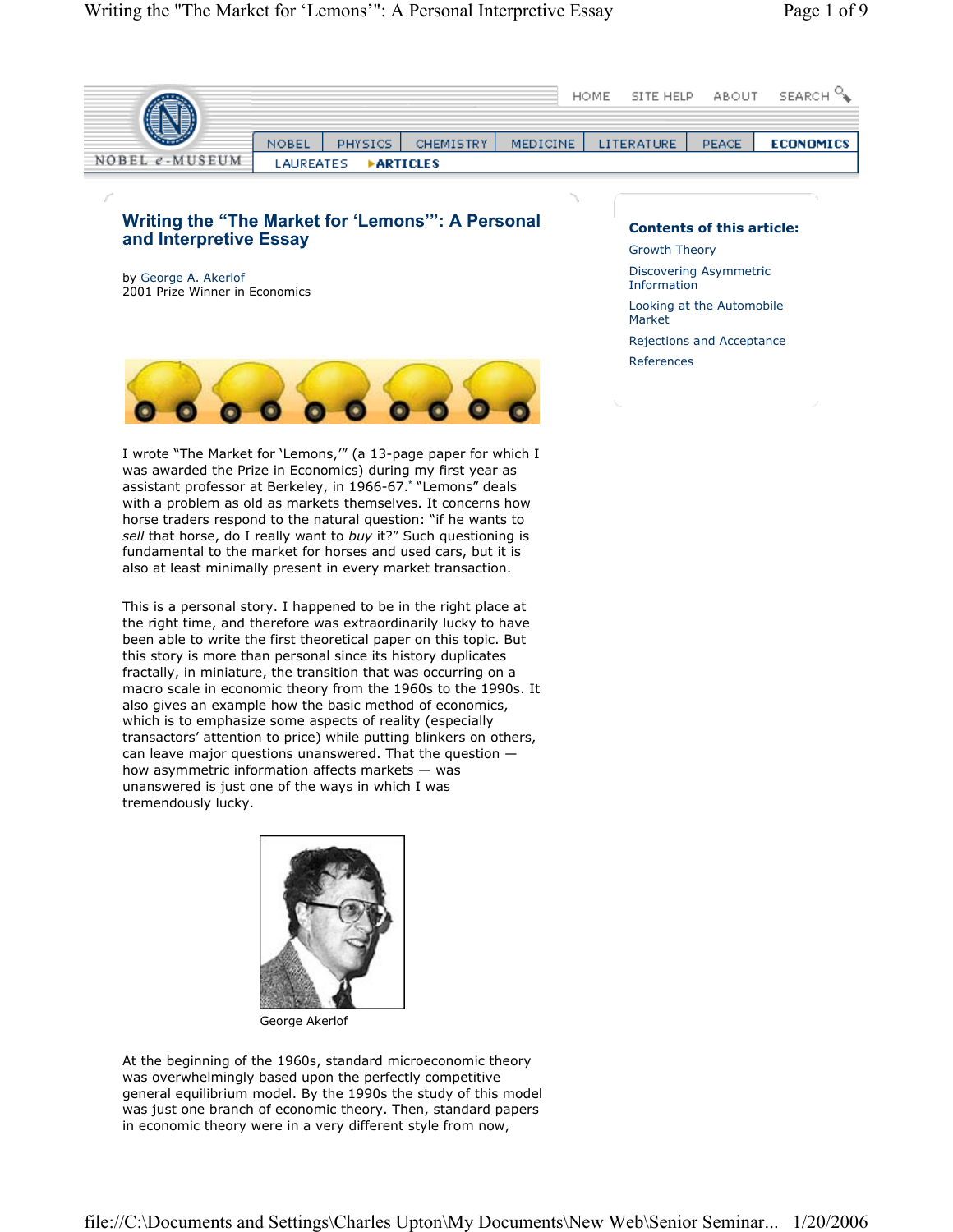where economic models are tailored to specific markets and specific situations. In this new style, economic theory is not just the exploration of deviations from the single model of perfect competition. Instead, in this new style, the economic model is customized to describe the salient features of reality that describe the special problem under consideration. Perfect competition is only one model among many, although itself an interesting special case. Since the "Market for 'Lemons'" was an early paper in this new style of economics, its origins and history are a saga in that change.

I received my Ph.D. from MIT in 1966. I have heard this time described (mainly by MIT graduates of the time) as the "golden years" there, because of the many famous graduates. We were all good friends and there was considerable economic discussion amongst us. I believe that there was a rather smug notion that the major economic problems had been solved, especially in macroeconomics, and maybe also in microeconomics. Macroeconomics was by the neoclassical synthesis, which explained the existence of unemployment by money wages that were slow to change in response to excess demand for labor. Thus wages might be above market clearing, so that some labor would be unemployed. That left the following question unanswered: what were the causes of economic growth. Two seminal papers in this field had been written by Robert Solow. Both of them showed that the previous view, that capital was a leading cause of economic growth, was likely to be false. First, diminishing returns to capital would eventually limit the contribution of capital deepening to growth. (In the long run all new capital would be devoted to the equipping of new entrants to the labor force, so there would be no increases in capital relative to labor.) Second, if capital and labor received their respective marginal products, then, empirically, there was a significant "residual" in the explanation of growth: capital could explain only a small fraction of increases in U.S. productivity.



Robert Solow »

# **Growth Theory**

Growth theory after these two Solow articles was Galapagan, somewhere between the old economics and a new economics that has since come into being. The old economics was based on a variety of prejudices. The first of these was the primacy of the general equilibrium competitive model with complete information. That did not mean that all economists believed that this model was a particularly good description of markets and how they operated, but it did give them a benchmark from which to measure the consequences of departures from its strict assumptions. In this way economists used the competitive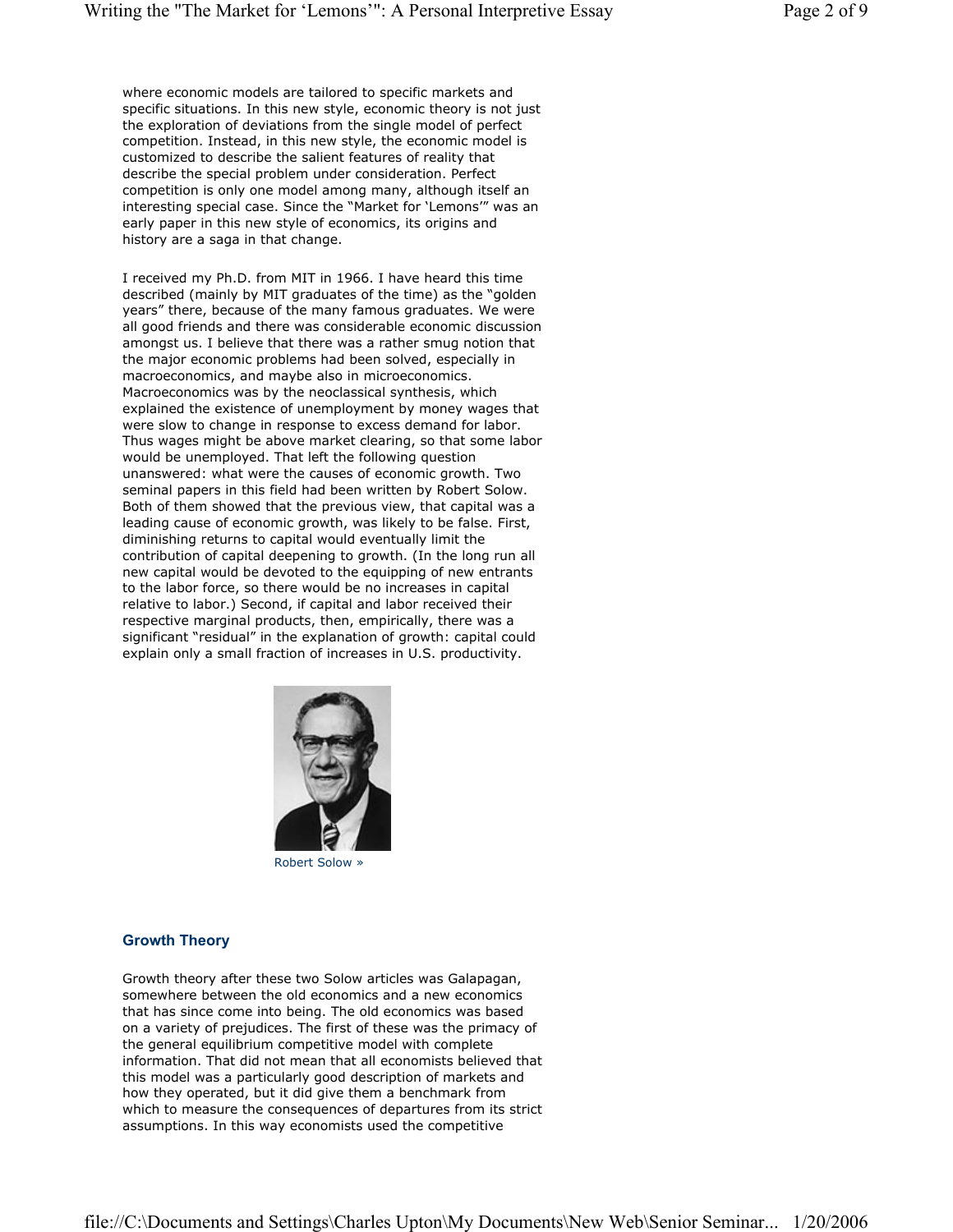model as the major road map of their world. The second basic tenet of the economics of the time lay in the simplicity of the mathematics that described economics. That was all summarized in Paul Samuelson's *Foundations* (1947) as it could also be seen in textbooks like R.G.D. Allen's (1938) *Mathematical Analysis for Economists.* This mathematics emphasized maximization of continuous differentiable functions of many variables subject to constraints. The growth theory of the time resulted in the emergence of a new and qualitatively different kind of modeling, with qualitatively different mathematics; but it was still accompanied by a stubbornly unchanged economics. (It was like some of those half-fish/halflizards evoked by Charles Darwin). Such modeling emerged after Solow's two seminal articles when it was discovered that there could be a wide variety of possible growth technologies. Solow himself provided two different types: capital could be putty-putty, which meant that capital-labor ratios were just as malleable after they were installed as before, or capital could be putty-clay, where capital-labor ratios could be set at the time that capital was initially constructed, but not changed afterwards. In another variant of a similar theme, Solow built systems in which new technologies could only be introduced as they were embodied in new capital. These new systems introduced a mathematics that could deal with goods (in this case capital) that varied continuously in their quality.



Paul Samuelson »

But Solow had only made the first beachhead in what would be modern economics. He had taken that first essential step out of the sea, but he failed to go further. The next step was to use the type of framework that he had developed to describe markets in which goods varied by quality. The development of "peculiar" assumptions had been particularly isolated in growth theory to the technological aspects of the problem. There was no analysis as to how different qualities of goods (in the case of growth theory, different qualities of capital) would affect markets. But the stage was set to analyze more generally the behavior of markets with many different types of product quality.

### **Discovering Asymmetric Information**

Growth theory set the stage in yet another way for the discovery of asymmetric information. It was believed that a significant part of the so-called "growth residual," which is that part of growth that could not be accounted for by increases in capital or increases in the labor force, could be explained by the growth in education. Edward Denison's (1962) *Sources of Economic Growth and the Alternatives Before Us,* which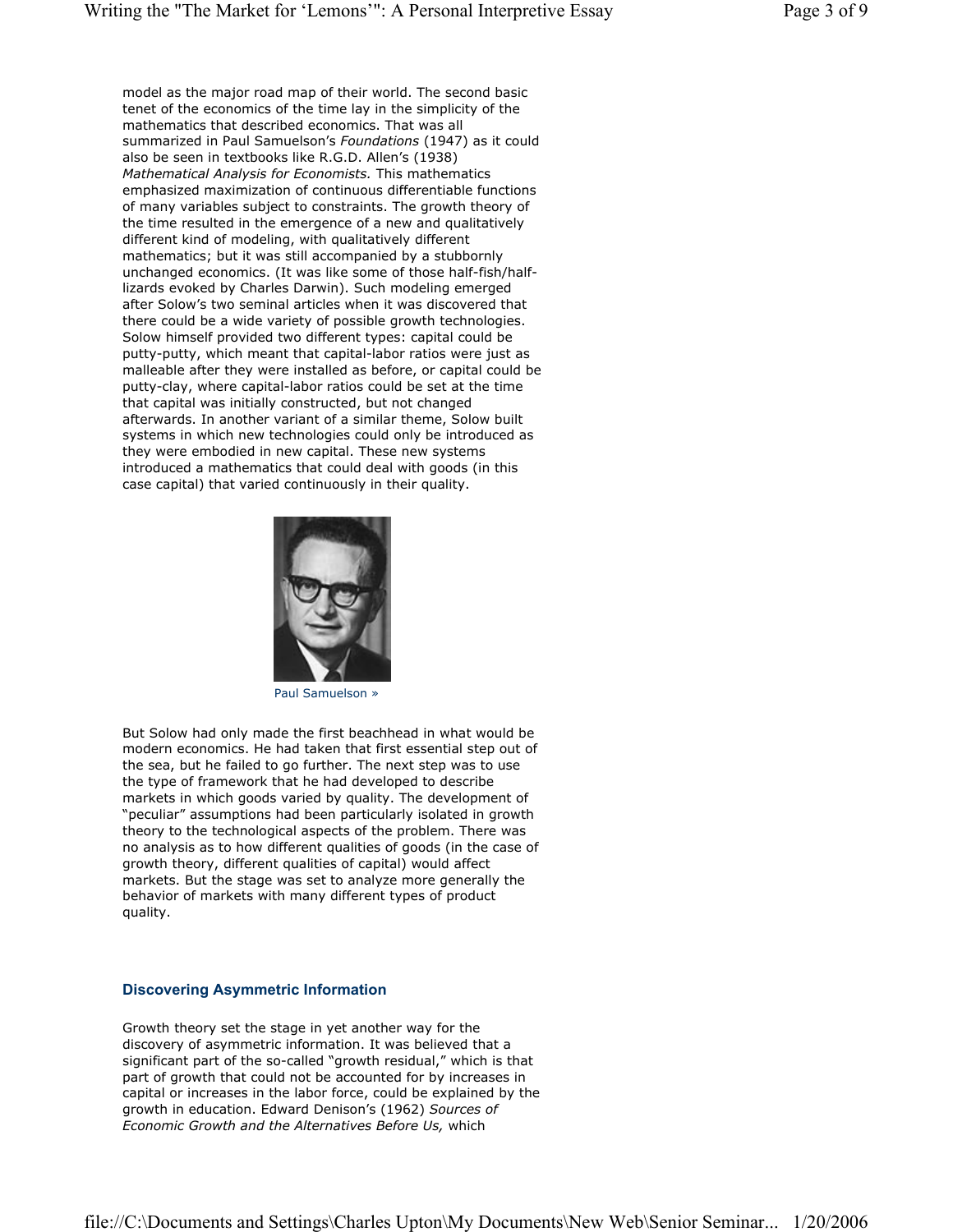followed Solow's methodology in calculation of growth residuals, made estimates of the effects of increased education. Denison used the differential in earnings of those with different schooling as a basis for estimating how changes in education would affect productivity. But, as he acknowledged, his estimates were invariably polluted, since those with more schooling also on the average had greater natural ability, which would also contribute to their earnings. This made Theodore Schultz's (1963) *The Economic Value of Education* — with its exposition of the concept of human capital and its program of evaluating its returns — especially relevant. I remember in 1964-65 pondering the implications of Schultz's estimates for growth accounting. I asked myself: how could we know the extent to which returns to schooling reflected increased productivity due to education or the extent to which it merely acted as an "egg-grader" that sorted people into different ability classes. This thought, which I shared with my Prize co-recipient Joseph Stiglitz, was the initial step toward "The Market for 'Lemons.'"



Theodore Schultz »

I put this idea on the back-burner, to be pursued in due course. It was a useful bit of structure, but how could it be applied more generally? What would constitute a paper? Perfect competition with perfect information was so useful precisely because it provided a framework for theoretical analysis: one could analyze in this framework the existence or non-existence of deviations from economic efficiency. The asymmetric information and the inefficiency of the egg-grader model of education might be interesting structure, but it would take some exploration before I could develop these thoughts into a useful paper.

## **Looking at the Automobile Market**

I turned my focus, instead, to the effects of asymmetric information in the automobile market. My interest in economics had always been in macroeconomics. I believed then, as I still believe today, that unemployment, with the financial hardship and the loss of identity that it entails, is a very major problem. This led me to consider the causes of the business cycle. At the time a very major factor in the business cycle was the fluctuation in sales of new cars, leading naturally to the question: why was there so much variation in new car purchases? In order to tackle this problem, I had to see why people purchased new cars, rather than rented cars, or purchased used cars. There, asymmetric information seemed to play a key role. I knew that a major reason as to why people preferred to purchase new cars rather than used cars was their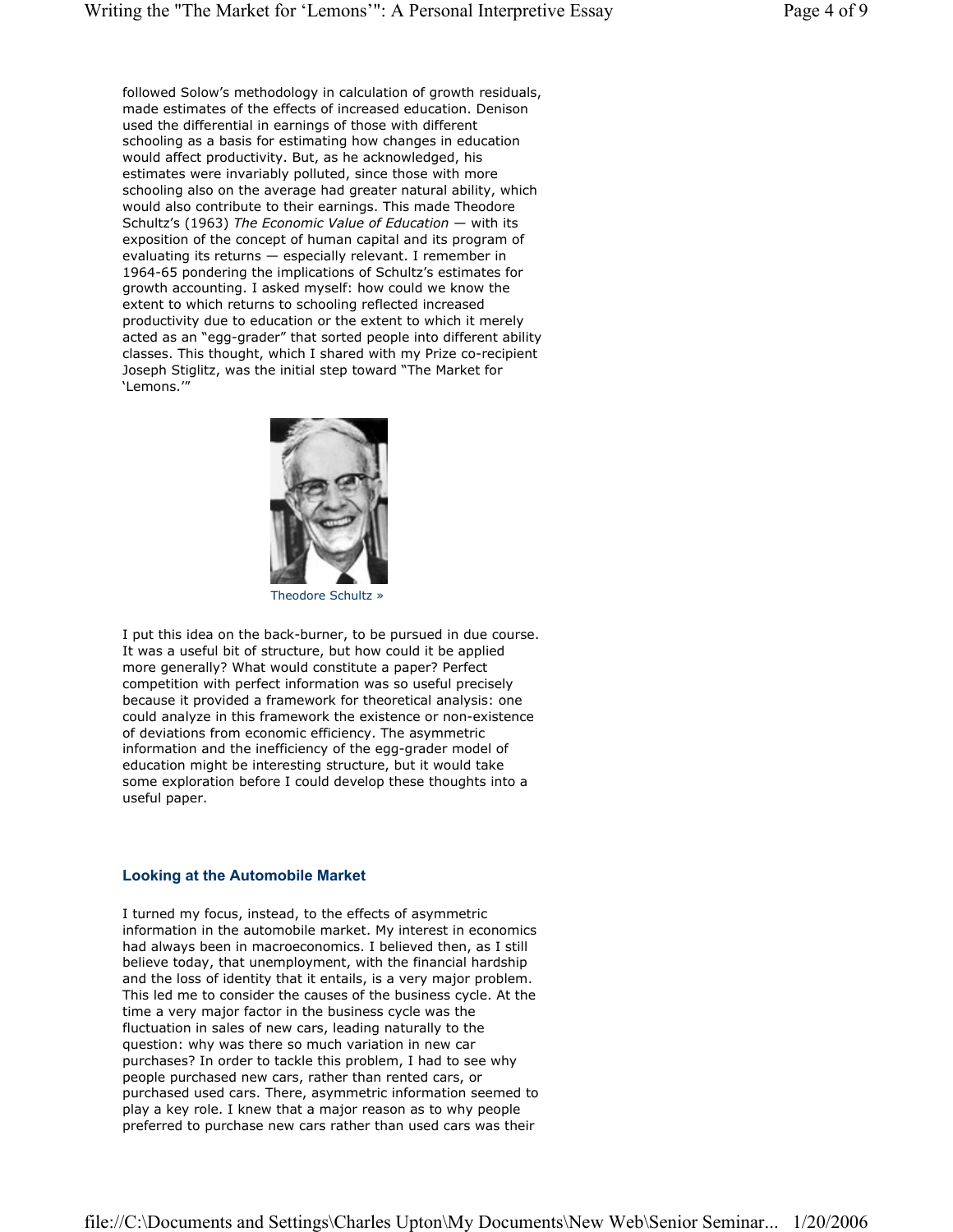suspicion of the motives of the sellers of used cars. As mentioned earlier, this insight, of course, had been central to the horse trading profession for centuries, but I did not know that at the time either.



I did not have the modeling ability to be able to show what I really wanted. I really wanted to show that the informational advantage of sellers of used cars over buyers of new cars, would force car buyers into the new car market and therefore exacerbate business-cycle fluctuations.**<sup>1</sup>** But I did see that I could give interesting examples in which the market for used cars was diminished, possibly even to the point of collapse, by the presence of asymmetric information. I also realized then that this phenomenon, which I had first perceived in the market for education, would extend to a large number of other fields as well, including insurance markets and the market for loans, where borrowers vary by risk. Indeed, I soon saw that asymmetric information was potentially an issue in any market where the quality of goods would be difficult to see by anything other than casual inspection. Rather than being a handful of markets, the exception rather than the rule, that seemed to me to include most markets. Thus the paper that I would write would give the automobile market as the example, its potential "collapse" as the theorem, and then I would discuss how this example would apply to credit and insurance.

These ideas were at least somewhat well formulated at the time that I arrived at Berkeley as a new assistant professor fresh from graduate school in September 1966, and I had dinner with Tom Rothenberg, who was also new to the Berkeley faculty. Tom asked me what I was working on and I went down my list of different items. (I always keep a list of potential topics, partly because an idea is usually not useful on its own, but only in combination with another, and also for psychological reasons, so that when one idea fails, I can turn without remorse to another). Tom tells me today that he is quite sure that I knew that asymmetric information was at the top of my agenda. I am not so sure. In any case, he thought that the idea was quite intriguing and encouraged me to pursue it. With today's customs, Tom and I would have agreed to work together on this, and it would probably have been a better paper if he had. In any case, I wrote my first draft, with the example that the market for used cars would collapse. My style of proof came from mathematics (specifically, from topology). Tom assured me that this style would be a hard sell to economists. He suggested that I should present it in more palatable terms, which would involve deriving the supply for used cars by owners and the demand by potential buyers, and showing that the only equilibrium of this market would involve no trade at all indeed a market collapse. I followed his advice.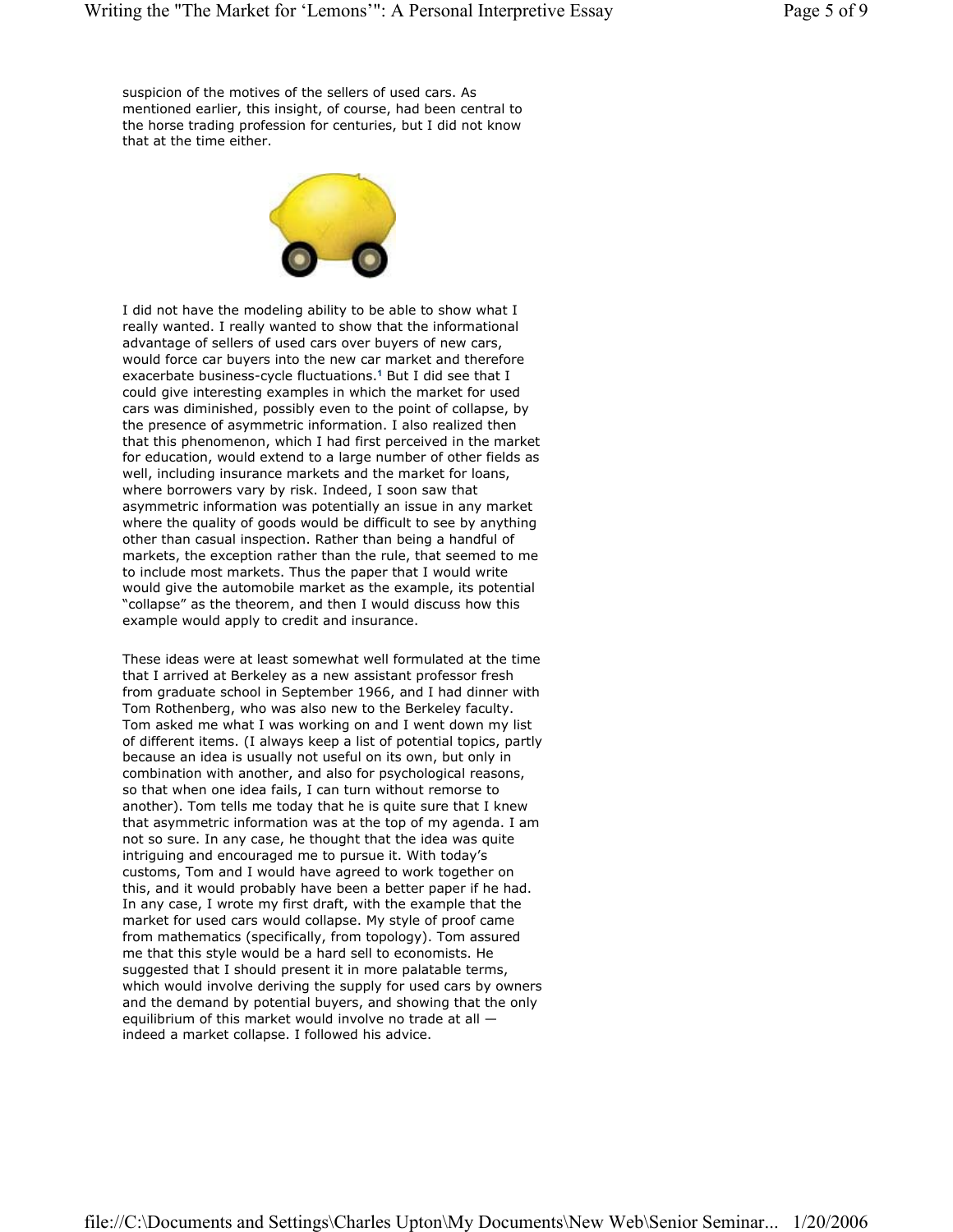

George Akerlof at Berkeley, 1966.

# **Rejections and Acceptance**

By June of 1967 the paper was ready and I sent it to *The American Economic Review* for publication. I was spending the academic year 1967-68 in India. Fairly shortly into my stay there, I received my first rejection letter from *The American Economic Review.* The editor explained that the *Review* did not publish papers on subjects of such triviality. In a case, perhaps, of life reproducing art, no referee reports were included.

Michael Farrell, an editor of *The Review of Economic Studies,* had visited Berkeley in 1966-67, and had urged me to submit "Lemons" to *The Review,* but he had also been quite explicit in giving no guarantees. I submitted "Lemons" there, which was again rejected on the grounds that the *The Review* did not publish papers on topics of such triviality.

The next rejection was more interesting. I sent "Lemons" to the *Journal of Political Economy,* which sent me two referee reports, carefully argued as to why I was incorrect. After all, eggs of different grades were sorted and sold (I do not believe that this is just my memory confusing it with my original perception of the egg-grader model), as were other agricultural commodities. If this paper was correct, then no goods could be traded (an exaggeration of the claims of the paper). Besides — and this was the killer — if this paper was correct, economics would be different.

I may have despaired, but I did not give up. I sent the paper off to the *Quarterly Journal of Economics,* where it was accepted.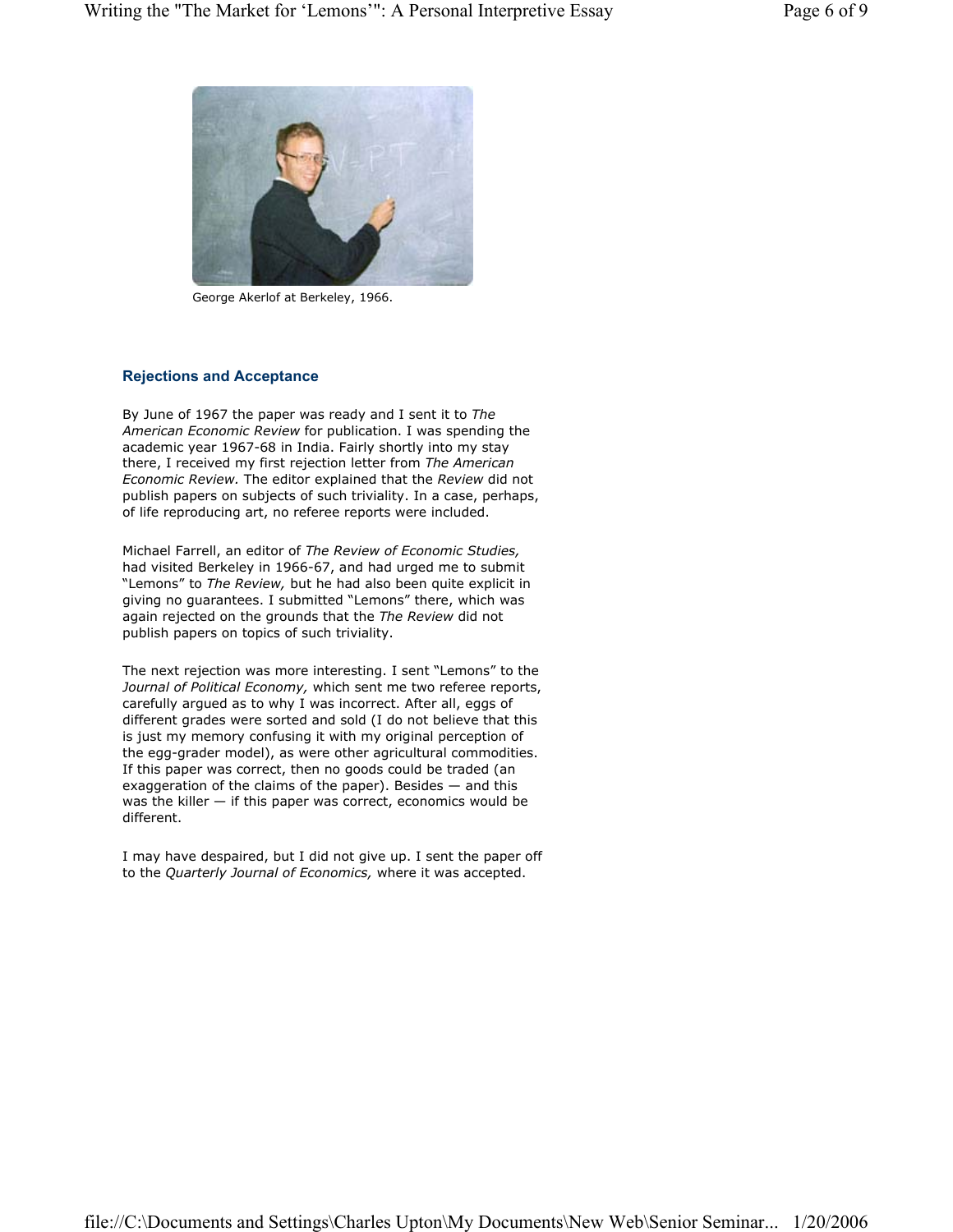THE MARKET FOR "LEMONS": **QUALITY UNCERTAINTY AND THE** MARKET MECHANISM \*

GROBOR A. AKERLOP

I, Introduction,  $688$  —II. The model with sutcessibles as an example,  $698$  —III. Examples and applications,  $692$  —IV. Constencting institution,  $699$  —V. Conclusion,  $500$ .

#### I. INTRODUCTION

This paper relates quality and uncertainty. The existence of goods of many grades poses interesting and important problems for the theory of markets. On the one hand, the interaction of quality differences and uncertainty may explain important institutions of the labor market. On the other hand, this paper presents a struggling attempt to give structure to the statement: "Business in underdeveloped countries is difficult"; in particular, a structure is given<br>for determining the economic costs of dishonesty. Additional appliextions of the theory include comments on the structure of m markets, on the notion of "insurability," on the liquidity of durables, and on brand-name goods.

There are many markets in which buyers use some market statistic to judge the quality of prospective purchases. In this case there is incentive for sellers to market poor quality merchandise, since the returns for good quality scenue mainly to the entire group whose statistic is affected rather than to the individual seller. As a result there tends to be a reduction in the average quality of goods and also in the size of the market. It should also be perceived that in these markets social and private returns differ, and therefore, in some cases, governmental intervention may increase the welfare of all parties. Or private institutions may arise to take advantage of the potential increases in welfare which can accrue to all parties. By nature, however, these institutions are nonatomistic, and therefore concentrations of power -- with ill consequences of their own -can develop.

"The suitor would especially like to thank Thomas Rothenberg for invisible comments and implement in this<br>line, while in indicate and the indebted to Rey in the interior C. Blothen, Carrier in Radine, Carrier in the refer

The "Lemons" paper when it was published in the *Quarterly Journal of Economics* in 1970. © Quarterly Journal of Economics

I had had such a hard time getting this article published, that I was quite surprised, on a trip to England in the fall of 1973, to discover that, not only had it been read, but even with considerable enthusiasm. Since that time many scholars have fleshed out the implications of asymmetric information and its role in markets, especially Michael Spence and Joseph Stiglitz.



Michael Spence » Joseph Stiglitz »

I close with three lessons that might be drawn from my tale. First, "Lemons" was much less of a break with the economics of the time than might otherwise be interpreted. It was the natural extension of the on-going intellectual activity at MIT. (I used the analogy of the Galapagan lizards advisedly.) Second, many people were tremendously generous at all stages, in the writing, editing, and refereeing of this paper,**<sup>2</sup>** and also later, in exploring its further implications — thus illustrating the extraordinary commitment of academics in general, and of economists in particular, to seek truth and to advance knowledge. Finally, economics is a powerful tool, but like a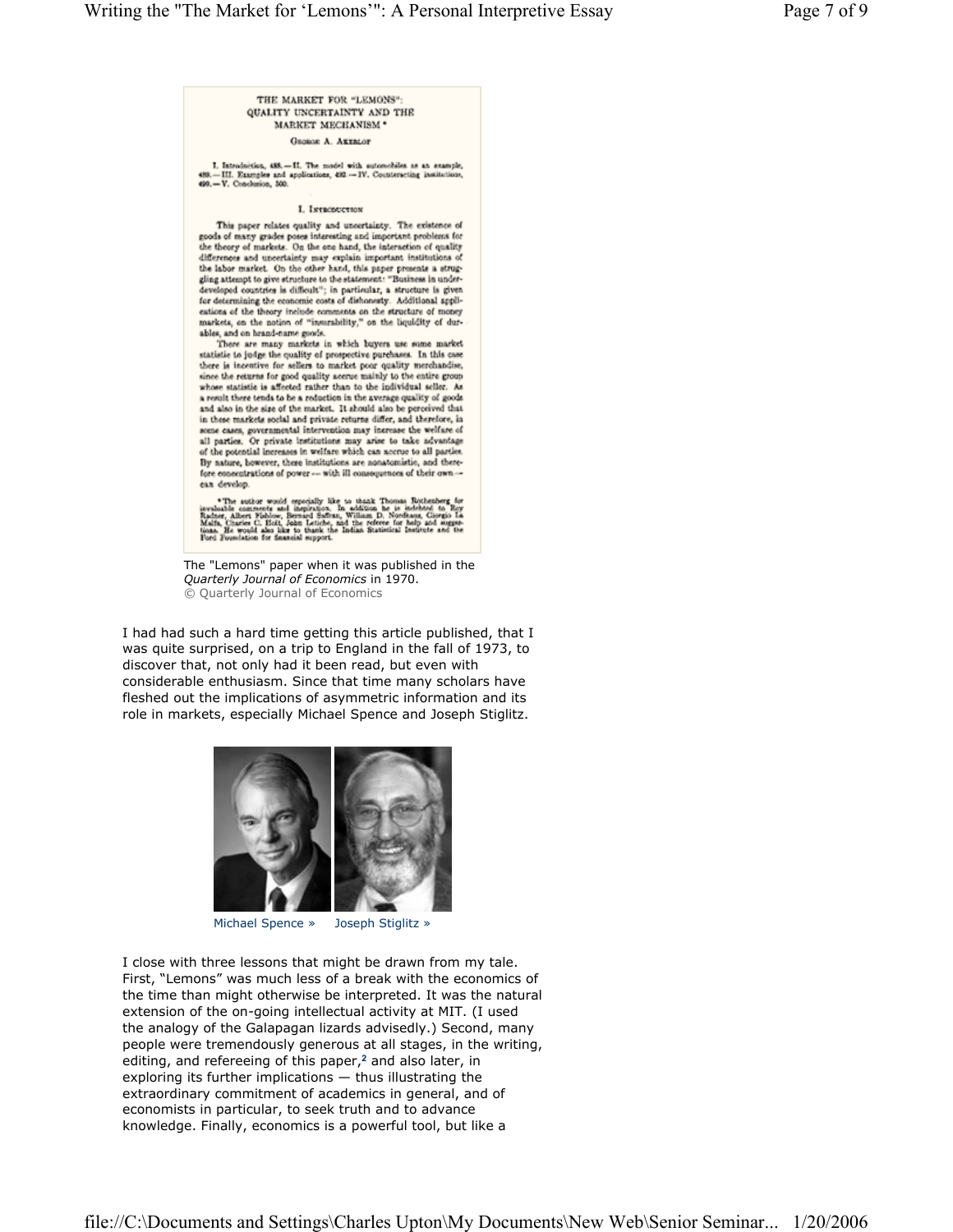microscope, it focuses attention on some aspects of reality (especially the role of prices in markets), while it also diverts attention from other aspects. The economists of the time felt that it would violate their methodology to consider a problem, such as the role of asymmetric information, that was out of its traditional focus. There are still important areas of economics that are all but uncharted because of this limited focus. It is consistent with this interpretation that Daniel Kahneman, a leader in changing the focus of economics and one of last year's prize winners, is not only a trained psychologist, but also, has special expertise in human optical illusion.



Daniel Kahneman »

## **References**

\*Akerlof, George A., "The Market for 'Lemons': Quality Uncertainty and the Market Mechanism." *Quarterly Journal of Economics,* 84(3), pp. 488-500, 1970.

Allen, R.G.D., *Mathematical Analysis for Economists.* Macmillan: London, 1938.

Denison, Edward F., *The Sources of Economic Growth and the Alternatives Before Us.* Supplementary Paper No. 13. The Committee for Economic Development: New York, 1962.

Mishkin, Frederic S. "Illiquidity, Consumer Durable Expenditure, and Monetary Policy." *American Economic Review,* 66(4), pp. 642-54, 1976.

Samuelson, Paul A., *Foundations of Economic Analysis.* Harvard University Press: Cambridge, MA, 1938.

Schultz, Theodore W., *The Economic Value of Education.*  Columbia University Press: New York, 1963.

**<sup>1</sup>**Rick Mishkin (1976) later developed this argument.

**<sup>2</sup>**Including those editors and referees who rejected, rather than accepted.

Professor Akerlof has graciously provided the photographs of himself appearing in this essay. - Ed.